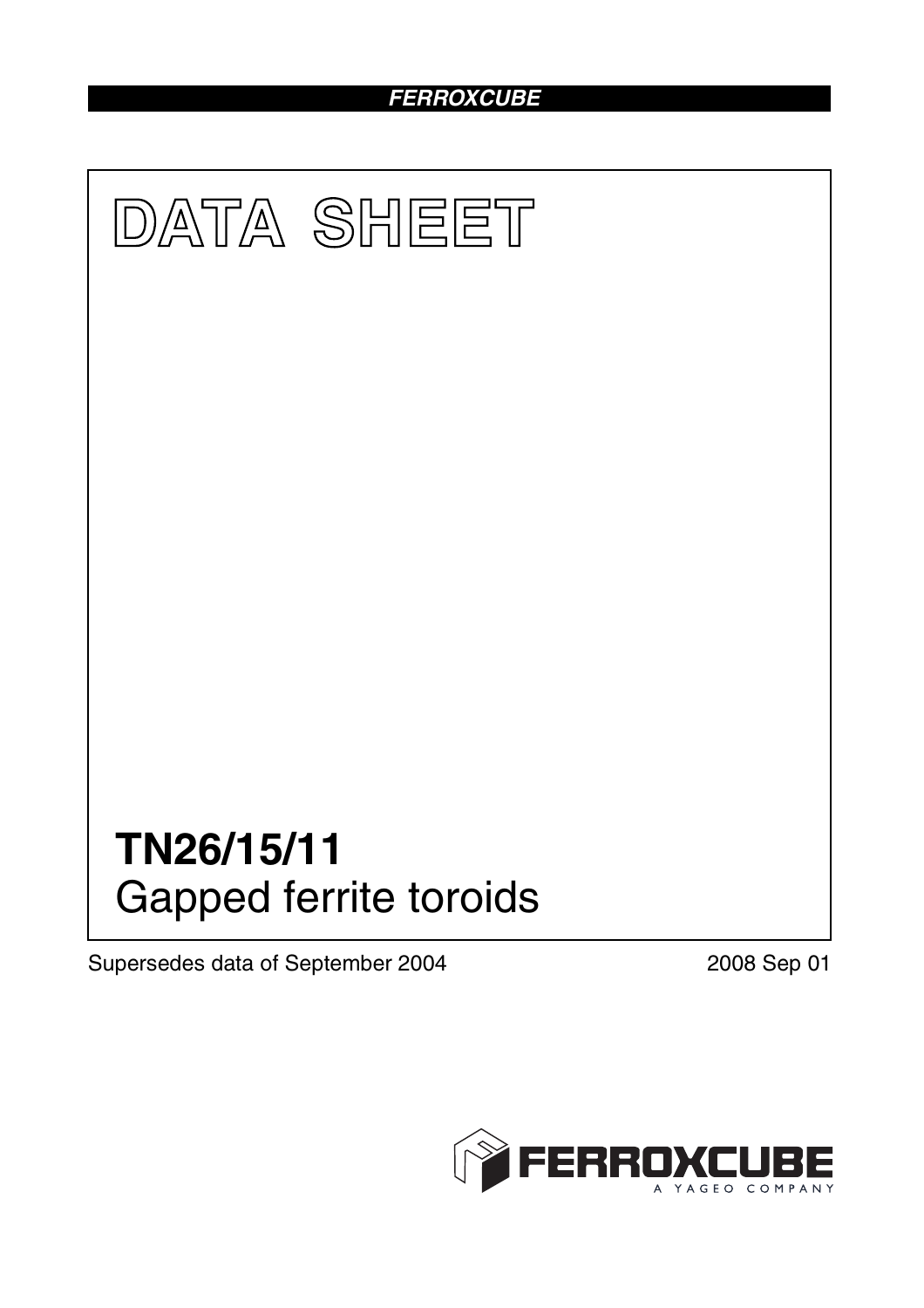## Gapped ferrite toroids TN26/15/11

### **RING CORES (TOROIDS)**

## **Effective core parameters**

| <b>SYMBOL</b>           | <b>PARAMETER</b> | <b>VALUE</b> | <b>UNIT</b>     |
|-------------------------|------------------|--------------|-----------------|
| $\Sigma(I/A)$           | core factor (C1) | 0.982        | $mm-1$          |
| $V_{\rm e}$             | effective volume | 3700         | mm <sup>3</sup> |
| $\mathsf{I}_\mathsf{e}$ | effective length | 60.1         | mm              |
|                         | effective area   | 61.5         | mm <sup>2</sup> |
| m                       | mass of core     | $\approx$ 19 | g               |

#### **Coating**

The cores are coated with polyamide 11 (PA11), flame retardant in accordance with *"UL 94V-2"*; UL file number E 45228 (M).

The colour is white.

Maximum operating temperature is 160 °C.

#### **Isolation voltage**

DC isolation voltage: 2000 V. Contacts are applied on the edge of the ring core, which is also the critical point for the winding operation.

#### **Ring core data**



| <b>GRADE</b>     | $A1$ (1)<br>(nH) | $\mu_{\mathbf{e}}$ | <b>TYPE NUMBER</b> |
|------------------|------------------|--------------------|--------------------|
| 3C <sub>20</sub> | $113 \pm 15\%$   | $\approx 90$       | TN26/11-3C20-A113  |
|                  | $157 \pm 15%$    | $\approx$ 125      | TN26/11-3C20-A157  |
|                  | $185 \pm 15\%$   | $\approx$ 147      | TN26/11-3C20-A185  |
|                  | $201 \pm 15\%$   | $\approx$ 160      | TN26/11-3C20-A201  |
|                  | $217 \pm 15\%$   | $\approx$ 173      | TN26/11-3C20-A217  |

#### **Note**

1. Winding equally distributed over the circumference.

#### **Properties of cores under power conditions**

|                  | B (mT) at                     | CORE LOSS (W) at              |                               |  |
|------------------|-------------------------------|-------------------------------|-------------------------------|--|
| <b>GRADE</b>     | $H = 1200$ A/m;               | $f = 100$ kHz;                | $f = 100$ kHz;                |  |
|                  | $f = 10$ kHz;<br>$T = 100 °C$ | $B = 100$ mT;<br>$T = 100 °C$ | $B = 200$ mT;<br>$T = 100 °C$ |  |
| 3C <sub>20</sub> | ~100                          | $\leq 0.33$                   | $\leq$ 2.2                    |  |